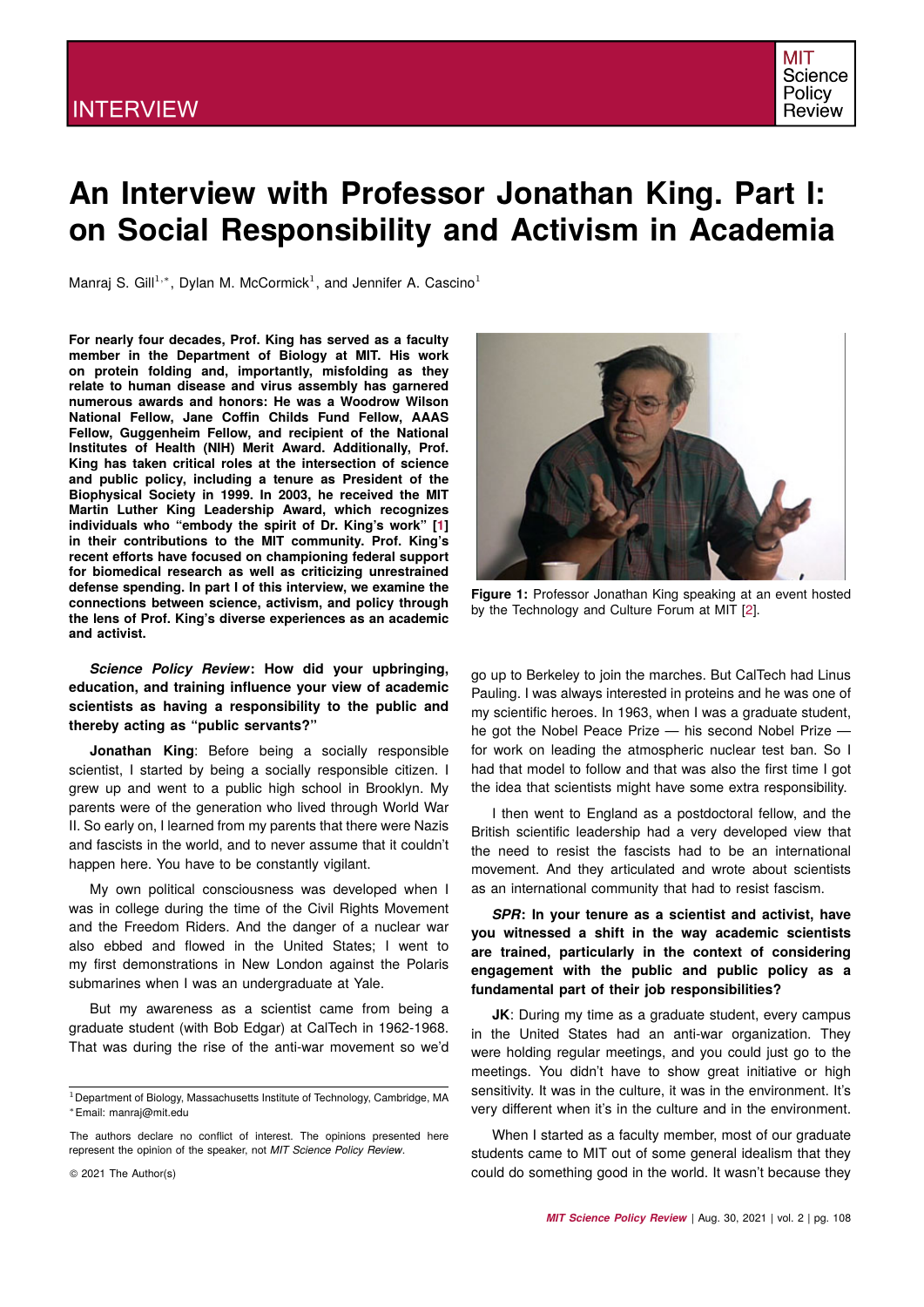were going to make a lucrative career — there was no biotech industry. It was mostly, "How do we do something that is important?" That has absolutely changed.

The current faculty is a faculty who grew up as undergraduates and graduates around succeeding in their career: getting into the best schools, getting the best grades, getting the best graduate students, getting grants, etc. That is what they're focused on. In the middle of the pandemic, for almost all of my biology colleagues, the biggest thing on their mind was whether their NIH grant will be renewed. I don't put them down for that, I'm just reporting that it's very different to the past.

I'm still very active in electoral politics, so I chaired a group of 'Scientists For Markey' last year. You couldn't ask for a more respectable senator than Ed Markey. I wrote to all my colleagues in the Biology Department to join in or contribute. 1 in 5 responded. That's the level of disengagement. The careerism is very deep.

*SPR***: There are numerous established incentive structures for an academic scientist to perform the tasks associated with being a "career scientist," (namely research, teaching, mentoring, and departmental service) but seemingly fewer incentives for engaging with the broader public or participating in policy discourse. How do you envision the training process of an academic scientist can be updated going forward to actively incentivize such involvement?**

**JK**: I don't know what the situation is now, but for the years that I was on the graduate committee, when the entering class arrived and we met with them and gave them their first checks, nobody said, "By the way, this money is not from MIT, this money is from American taxpayers. You are a public servant. Everyone's stipend checks are coming through the NIH budget voted on by Congress." Nobody ever said that. I would periodically propose that we inform the students about the origin of their funding, and I was always voted down. That's an issue I've fought over continuously and totally unsuccessfully.

I have also had battles over the past about the question, "Should all our graduate students have to take a seminar on social responsibility as scientists?" Nowadays the NIH mandates something on scientific integrity and ethics but it is usually very narrow. When we were fighting around these questions in our department, our committee's proposal included the development of a professional seminar in the graduate students' first semester where they would learn who sets the US budget: the role of the Congress, how it's done, the difference between an authorization and an appropriation, and the fact that Health and Human Services is starved because of the military industrial complex. Moreover, that the NIH budget is part of the Congressional discretionary budget and that one of the reasons the NIH budget is so small is because 55% of the discretionary budget goes to the Pentagon. The pie chart of the whole budget is an eye-opener, a 40 billion dollar NIH budget sounds like a lot to a graduate

student, but when you see that it's 3% of the total operating budget and that a 25% increase for the NIH would only make it 4% of the total budget, then you would begin to question, "Why are we playing around with only 2-3% increases when 5 million people are coming down with Alzheimer's?"

You have to have that out there explicitly, and then you have to make it clear that the NIH is part of Health and Human Services. The focus is not on making sure that scientists can express themselves creatively but on national health priorities. The scientist would hopefully then be incentivized to not only put a portion of their time towards general social responsibilities, but to put some of their time towards making sure that the overarching goals of this public investment are met. The public investment is in health and welfare and not an investment in publish or perish.

*"It was also a fight within the faculty because if you want graduate students to keep their nose in their experiments, you don't want them raising questions about women in science, representation, health policy, ..."*

*SPR***: It seems like a lot of the onus in terms of changing the scientific culture falls on individuals who are most passionate about these issues. Do you think these responsibilities to the public can be more effectively upheld by dedicated full-time science communicators and community organizers employed by academic institutions?**

**JK**: That's a good question, you get at the heart of it. So on the one hand, I believe it has to be part of everybody's responsibility. But you're going to need leadership. You can't ask everybody to put together a curriculum on science in society. There needs to be a leading group, both in the department, in the university, and nationally. That is absent right now.

Now there have been battles over this. We had a very robust faculty group at MIT about 20 years ago and we were pressuring MIT to establish courses on science, technology, and society within departments. We were influential enough to influence the administration. What they did is they established a program in Science, Technology, and Society. But it's located over at the Sloan School so a graduate student in biology is not going to be actively engaged. It was also a fight within the faculty because if you want graduate students to keep their nose in their experiments, you don't want them raising questions about women in science, representation, health policy, etc.

Now, there are a couple places in the country where they do reserve a tenure slot for someone who has that responsibility. It's better than nothing, but it requires one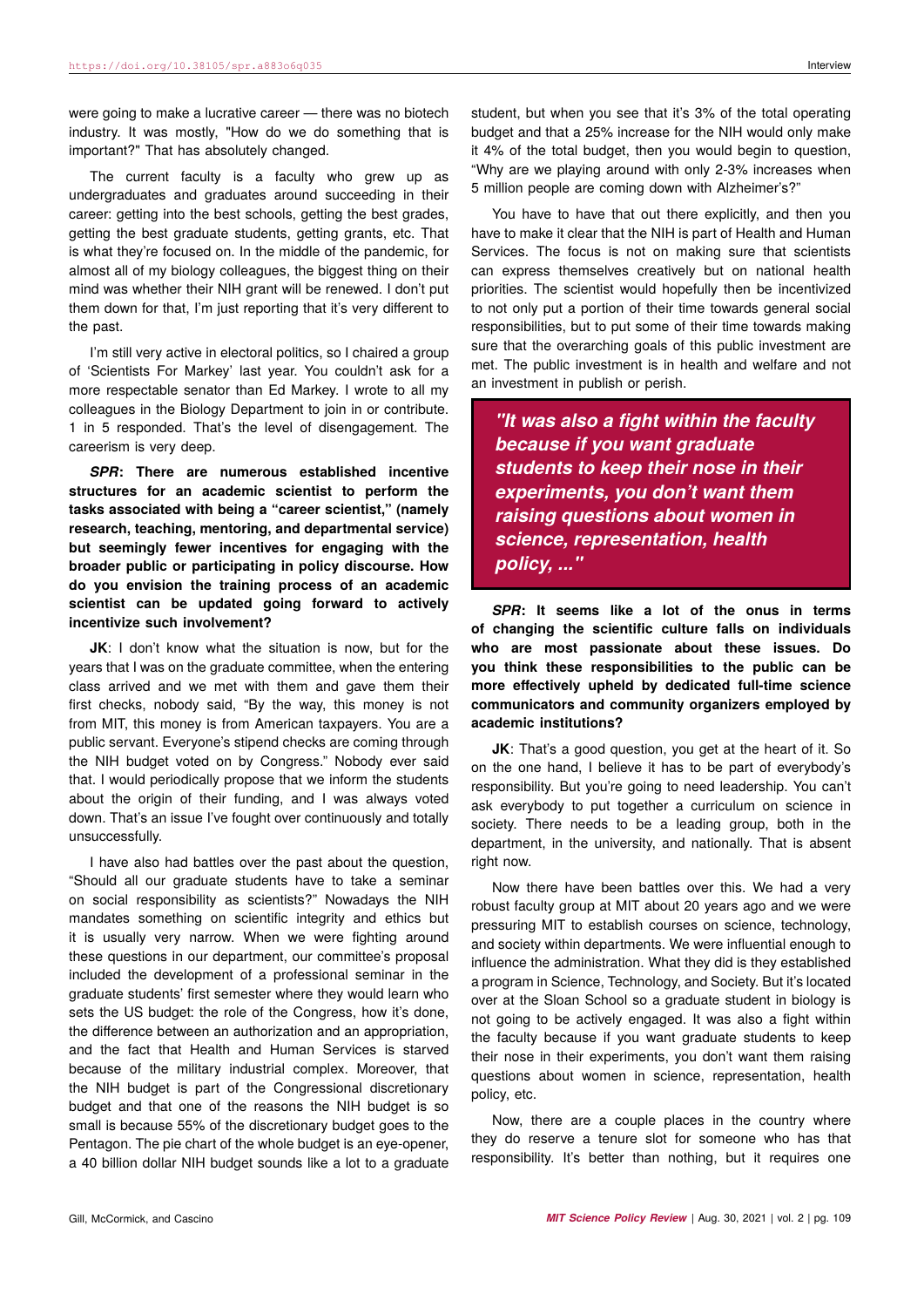person to be kind of a hero. So that can be part of the solution, but it can also be part of the problem.

## *SPR***: What lessons have you learned about managing your bandwidth, in regards to both time and effort, between academic tasks and constructive public service?**

**JK**: Regarding the tension between the two, you're talking about what is a constant balancing act. Having to make a living is a very deep and important thing. Everybody has to make a living. You can't feel guilty about that. You have to recognize the importance of it. And then, since you don't get paid for the social work, and often you don't get any recognition, you have to squeeze that in wherever you can. Many of my academic colleagues didn't learn how to do that, and I have some close friends who got very passionate about some particular issue, and they put everything into it, but they didn't maintain their employment.

You have to walk on two legs here. You can't move both legs onto this path. You have to keep one leg on the other path. Now the secret is, you can't do it alone. This thing about being a responsible scientist, since there's no structures of support — you're not getting paid, you're not getting rewarded. you're not getting promoted — you have to have a collective.

There is the point about being able to sleep well at night. There are some things that don't advance your career, don't get you a publication, don't get you promoted. But you know that they need to be done so you can sleep well at night. It requires that there be enough people around you who know that you're doing this, and you get some social reward, even if it's a small-scale social reward. It's one of the reasons why I said you have to have a collective, otherwise you won't survive. I've dealt with it at MIT all my professional life and it's always been difficult. It required a few people who had some increased sensibility or sensitivity, and who weren't going to be silenced.

*"Now the secret is, you can't do it alone. This thing about being a responsible scientist, since there's no structures of support... you have to have a collective."*

*SPR***: It is commonly acknowledged that shaping and implementing ethical regulations on scientific products and technology requires constructive involvement from all affected stakeholders in the larger society. Namely, there is a need for both an informed public and also for "social organization that provides maximum opportunities for public debate, evaluation, and effective decision-making" [\[3\]](#page-3-2). What lessons have you learned about implementing social organization as an academic?**

**JK**: I used to do a lot of traveling to universities, they'd invite me to give a talk about protein folding or virus structure, but then I would know some of the socially and politically active people, and I'd meet with them and tell them the same thing: this is an academic environment, everybody believes in educational learning. You've got an issue? Have a seminar on it. Give out an article to read, invite a speaker, follow the culture. The culture is not demonstrations, it's not shutting down the department, it's not sitting in at the dean's. The culture is education and communication. It doesn't have to be a fancy seminar, you don't need money. People love to speak, they don't have to be paid. But, the trouble is that for a person who's passionate, that can be a very mild, unsatisfying source of expression.

*SPR***: In light of the clear diminishing trust of the public in the enterprise of science and its technological applications, it is evident that the above responsibilities of the academic scientific community have not been sufficiently upheld in the recent decades. Do you think this has been a consequence of the academic community not imparting enough importance to these responsibilities or do you think that there are other forces at play?**

**JK**: When we came on to the faculty, there were "Science for the People" groups. From Boston, Minnesota, Berkeley, to a dozen other campuses. And they often were cross-college. So "Science for the People" in Boston had faculty from MIT, Harvard, Tufts, etc. In this period, the '70s-'80s, these groups were very very consciously focused on the particular responsibility of scientists, the ability of scientists to make a contribution. Nowadays, there's fifty colleges and universities in the Boston area, but there's no mechanism for faculty from the different campuses to get together. And they never do, even when everybody is being hurt by the same problem that's hitting every one of the campuses. It's all siloed to death.

About two years ago, I went, along with the Bernie Sanders campaign, to a few campuses around the country trying to build anti-war campus faculty groups around the revived threat of nuclear war, and I would say we failed. We were not able to do that. All my life at MIT, I've worked on nuclear disarmament. MIT, despite being the leading contractor for conventional weapons research, was for decades the leading center of the opposition to nuclear weapons. But every year, we tried to recruit undergraduates into our group and generally failed.

A couple of years ago, in response to what was going on with Saudi Arabia and Raytheon, a very strong undergraduate group did form at MIT to take on the intimidating and powerful military-industrial complex, but on most campuses, such groups don't exist.

Moreover, we have an institution where people think it's okay for the MIT President to be in the arms of the worst military dictator, Mohammed bin Salman. And our faculty think that as long as we're getting some money from them then that's fine. We had a faculty move to try to force some kind of accountability on that, and it lost pretty strongly: roughly 200 to 50. We're not in a progressive institution, but at least it's an honest institution. It's not deeply corrupt.

One of the other things which made everything more difficult was the systematic reduction in public funding of